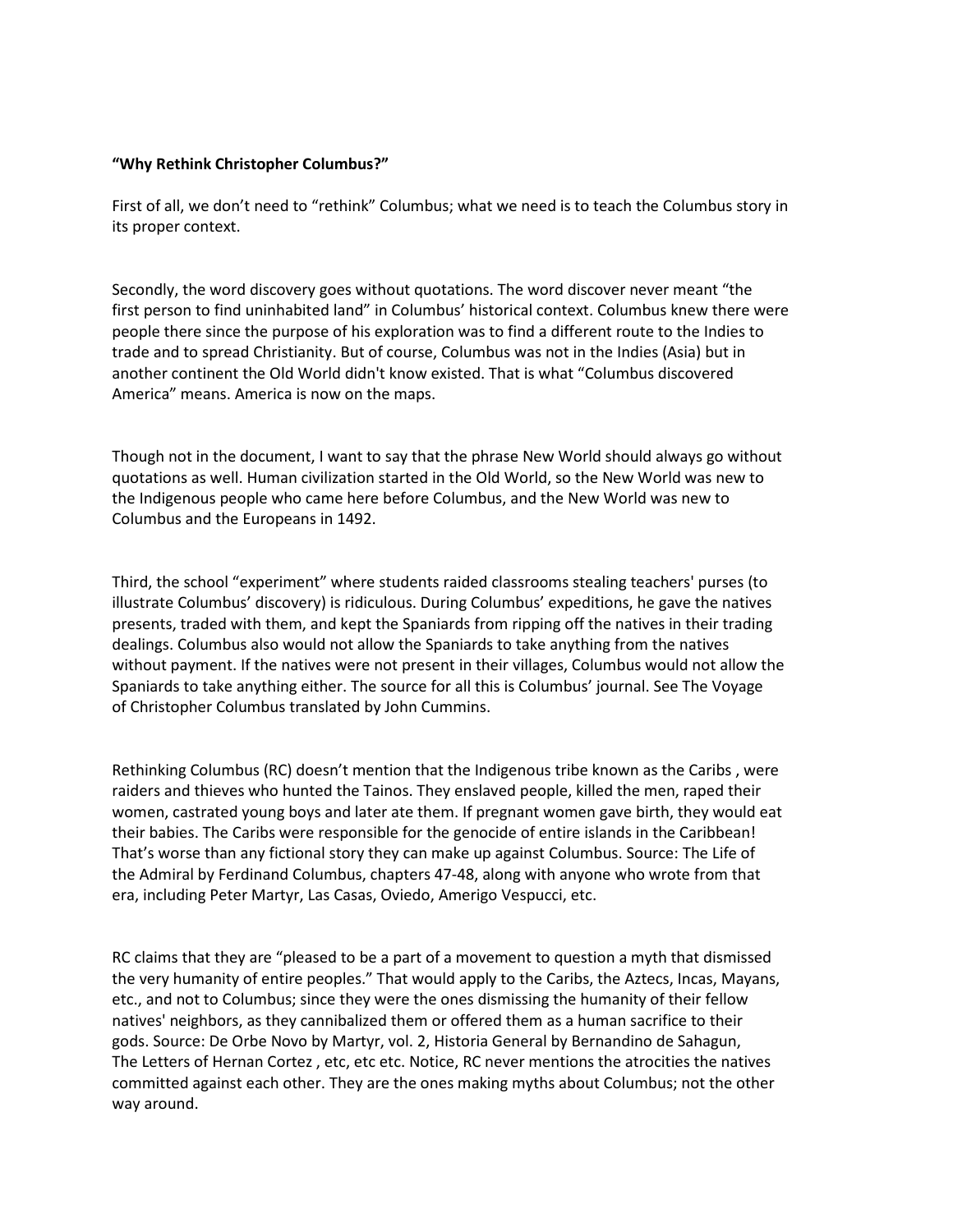RC tries to make the discovery of America a racial or racist issue ("the encounter between two races"). That is called race-baiting. They claim that the typical children's book on Columbus portrays the natives as "without thought or feelings." I doubt that is true, but Columbus himself said otherwise. Columbus described the natives as handsome, good looking, gentle, kind, generous, good-hearted, intelligent, etc. (Source: "The Voyage of Christopher Columbus," Newly Restored and Translated by John Cummins, pages 94, 95, 96, 100, 116, 137, 138, 141 and 148 ).

RC says, "And thus children begin a scholastic voyage that encourages them to disregard the perspectives, the lives of people of color." That is not true. In fact, most of what we know today about the natives of the 15th and 16th centuries comes from Spaniard religious ministers, historians, anthropologists, etc., since most tribes did not have a written language. They care enough to put into writing their oral stories, mythologies, history, culture, etc. Some Spaniards even ideologized the natives, defended their rights, abolished their slavery and married them, creating my Hispanic race. That's far from racism.

RC claims that to teach children about Columbus, is to tell them that it is acceptable for "whites" "to claim and control the lands of distant non-white others ." That is more race-baiting! Conquest was not exclusively "white," but exclusively human. Conquest was practiced in every continent, including pre-Columbian America. Have they ever heard of the Aztec, Mayan, and Inca empires? How do they think they became empires? In addition, many tribes hated each other so much, that they joined the Spaniards to overthrow their own emperors. Montezuma II in Mexico and Atabalipa in Peru are two examples. In the case of Columbus, some of the battles he was forced to fight against some tribes, was done at the request, or with the assistance of other tribes.

A couple of paragraphs down, Rethinking Columbus says that their "goal is not to idealize native people [or] demonize Europeans" after they already portrayed Columbus and the Europeans as racists, thieves, haters, and murderers in the paragraphs before and after. More bold lies in our faces.

## **Debunking the "Columbus's Legacy" section:**

RC blames Columbus for modern-day poisonous chemical dumps, mining projects, oil spills, etc. when he died centuries ago and he had nothing to do with that! RC claims we are living on stolen land. If that is true, why don't they leave America and return to the country of their ancestor's origin as an example of penance, thus leading by example? If they choose to stay living on stolen land, then they are participating in theft. RC ignores that past civilizations believed differently than we do today. Whereas today we believe no nation should conquer another, past civilizations believed otherwise.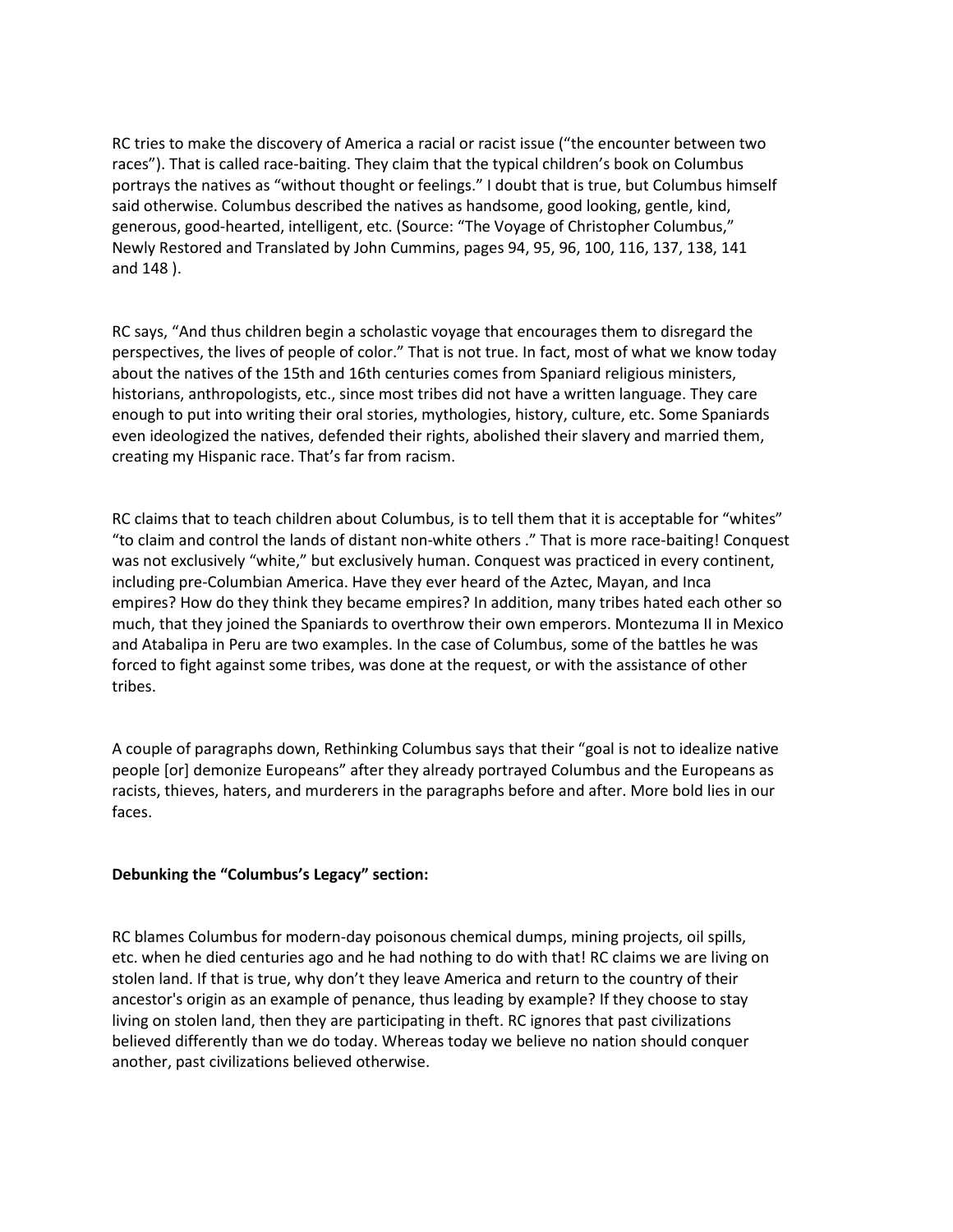RC claims they don't want to shame white kids, while they shame white kids. They claim one thing while they do another. RC says people "have a responsibility to learn from history," but what they are teaching is not history, but propaganda. They are propagating the Spanish Black Legend and the Myth of the Noble Savage. That is, the myth that Spaniards (or Europeans) were all bad, and Indigenous tribes were all angels. They want to "reverse" an imaginary "legacy of injustice," when they are the ones committing the injustice of lying about the legacy of Columbus and at the same time, brainwashing kids with lies.

# **Debunking the "No Monuments for Murderers section":**

Bill Bigelow directly or indirectly blames Columbus for the Charlottesville, Virginia, murder, and the Confederate monuments issue, when Columbus died centuries ago and he never reached NORTH America.

Bigelow claims Columbus started the "trans-Atlantic slave trade" in 1494, but that is not true. Slavery was universally practiced for thousands of years before Columbus. Notice again, he never mentions that the natives practiced slavery too.

Bigelow quoted a letter Columbus wrote about slavery, but he did not notice that Columbus only proposed to enslave the Caribs (i.e. the cannibals). He may not even know why Columbus proposed such a thing. The reason was that the Caribs were terrorizing the Tainos in the Caribbean, and they would complain to Columbus about it. During the first voyage, the Santa Maria caravel shipwrecked and the tribe of chief Guacanagari helped Columbus to save the cargo. Because of the chief's kindness, Columbus promised him, he would get rid of their enemies, the Caribs, as an allegiance. (Source: Columbus' Journal , Wednesday, December 26, 1492). If Bigelow knows anything from history, he would know that it is what nations used to do back then. They would make alliances to fight a common enemy. When Columbus returned to the New World, for his second voyage, that is exactly what he did: he would either capture the cannibal Caribs or would destroy their canoes, so they would stop hunting Tainos. Source: De Orbe Novo by Martyr, vol. 1, p. 104. Bigelow "forgot" to tell us that Columbus' request for enslaving cannibals was denied by the Queen too.

Bigelow then claims that Columbus "initiated massive slave raids" in 1495, but that is not true either. During Columbus' second voyage, he went to explore Cuba and Jamaica, but when he returned to La Hispaniola, he found it in revolt. Columbus gave instructions (AND ALWAYS DID!) that the Spaniards were to keep peace with the natives during his absence; but they disobeyed. Several chiefs started to kill Spaniards, so Columbus arrested the chiefs and sent some natives, along with the cannibals, to Spain. He did that in order more stop more bloodshed. Source: The Life of the Admiral by F. Columbus, chapters 54-61.

Bigelow then wondered, "Where are the monuments to these first victims?" Except they were not the first victims of slavery, since the natives practiced slavery long before 1492. Bigelow is only "concerned" when whites enslaved non-whites, but he keeps silent when non-whites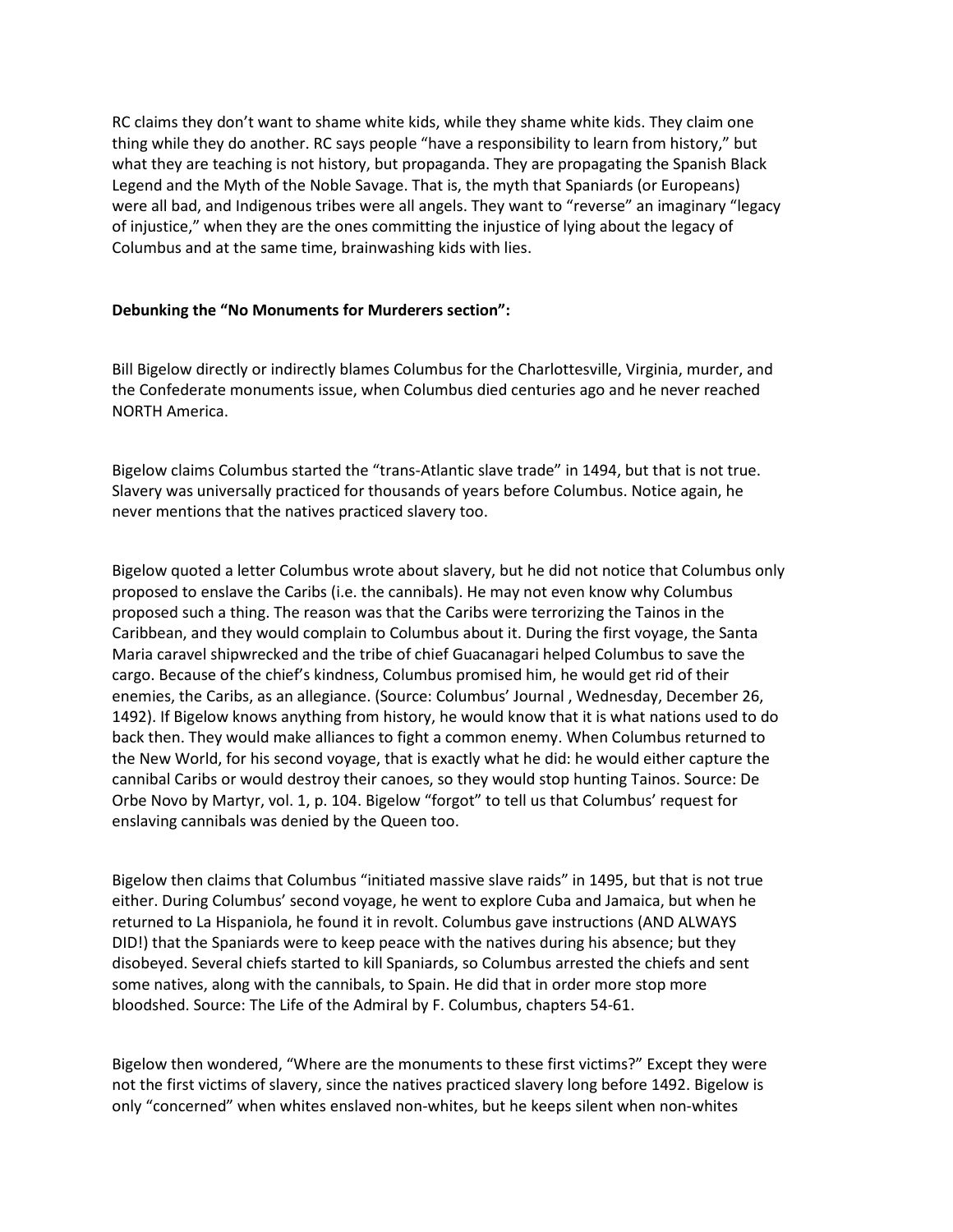enslaved other non- whites because he is either ignorant, biased, or just a race-baiter. In other words, he is not "concerned" with slavery, but with race. Besides, slavery was abolished long ago by the whites that he seems to hate.

Bigelow then quoted Columbus as saying that " 'Gold is a wonderful thing!... even possible to open for souls the way to paradise.' Later in 1495, to effect this gold lust, Columbus initiated the policy of forcing Tainos… to deliver tributes of gold…"

Bigelow's timeline and context are incorrect. The tribute happened first, the quote about gold came later. Columbus demanded a tribute, not because he was "lusting" for gold, but because of a battle:

After Columbus arrested the aforementioned chiefs, with some of their people, his ally, chief Guacanagari, came to Columbus and asked him to help him fight another chief, whose name was Caonabo. The reason was that Caonabo killed one of Guacanagaris' wives (chiefs were polygamous) and kidnapped another. Columbus accepted, since Caonabo was also responsible for the killing of 39 men Columbus left in Hispaniola during his first voyage, in addition to decapitating 20 more men, and he constantly harassed Columbus. Columbus arrested Caonabo and defeated an army he, or other chiefs, assembled against him and Guacanagari. Columbus fought them, defeated them, and made the rest to pay tribute. This was the normal custom back then during war, and the natives used to do the same. The Life of the Admiral by F. Columbus, chapter 61.

Columbus' quote about gold and the Paradise was something he wrote years later under another context. Columbus saw something mystical in gold. That's why he said that he who has gold has "the means of rescuing souls from purgatory." ( Writings of Christopher Columbus , p. 230 ). What Bigelow, and revisionists in general, left out from the quote was the next sentence, where Columbus says the natives of Veragua (South America) buried their kings with gold because they had similar beliefs of the afterlife and gold. Columbus was not alone, since many civilizations throughout history believed gold possessed some kind of divine religious value. Some native tribes believed the same and would fast and abstain from "the company of their wives" as they collected gold from "far off rugged mountains." ( The Life of the Admiral Christopher Columbus by F. Columbus, chapter 94, p. 250). If we are going to follow Bigelow's logic, then all these tribes were lusting for gold, but he doesn't say anything because he is judging people by the color of their skin and not by the content of their character.

Next, Bigelow misquoted "The Spanish priest Bartolome de las Casas," by claiming Columbus was spreading terror by cutting the hands off the Tainos. If you noticed, Bigelow did not say where he got the quote from, but I will. The quote comes from "History of the Indies" by Las Casas, Book Two, Chapter 8, page 94; and the quote is not even about Columbus, but about the Nicolas de Ovando administration. Columbus himself criticized and condemned the Ovando administration for their inhumane treatment of the natives because some of them were stabbed, others were killed by beatings, while others died of hunger. This information (about Columbus'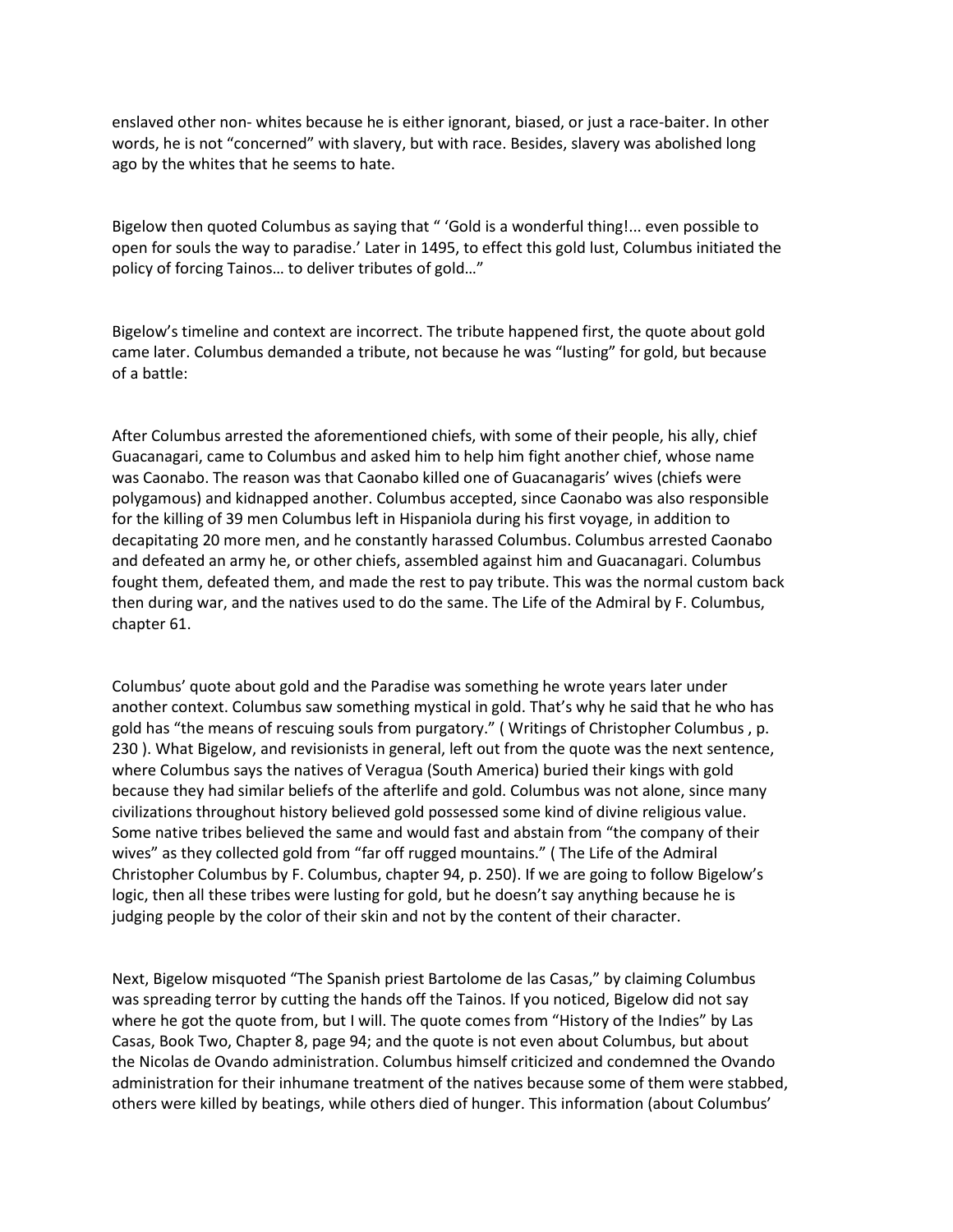complaint) also comes from the same "Spanish priest Bartolome de las Casas." ( Historia de las Indias by Las Casas, Tomo III, Lib. II, Cap. XXXVII, p. 190)

In the very same book ( History of the Indies ), the very same Spanish priest (Las Casas) described Columbus as: "... imposing, good natured, kind, daring, courageous, and a pious man… God had endowed him good judgment, a sound memory and eagerness to learn… as a God fearing man… he must have avoided exaggeration." p. 15. "I think Christopher Columbus was the most outstanding sailor in the world, versed like no other in the art of navigation, for which divine Providence chose him to accomplish the most outstanding feat ever accomplished in the world until now." p. 17. "Christopher Columbus, to whom all Christendom is so greatly indebted." p. 18. "... he was well-mannered, handsome man and a church going Christian…" p. 19. " .. well spoken, wise and prudent." p. 29. "... "Many is the time I have wished that God would again inspire me and that I had Cicero's gift of eloquence to extol the indescribable service to God and to the whole world which Christopher Columbus rendered at the cost of such pain and dangers, such skill and expertise, when he so courageously discovered the New World." pp. 34-35. "My limited understanding and poor eloquence prompt me to think that the fruit of Columbus's labor speaks better for itself than I do… God gave this man the keys to the awesome seas, he and no other unlocked the darkness, to him and to no other is owed for ever and ever all that exists beyond those doors." p. 35 "It is fitting to stress that God most sublimely favored all of Spain over other Christian nation, when he chose Christopher Columbus to give to Spain such a golden opportunity in every sense of the word." p. 36. "... that most worthy man Christopher Columbus was the cause, second to God but first in the eyes of men, being the discoverer and only worthy first admiral of the vast territory known as the New World…" p. 37. "What more universal pleasure had ever affected the whole Christian world, a pleasure which, surely, was caused by God's acceptance of the discovery?" p. 39. NOTICE LAS CASAS DID NOT SPELL DISCOVERY IN QUOTATIONS! "... it is clear that Columbus discovered the continent… Which should have been called Columba and not as it is unjustly called, America." p. 62. "Honor and titles he well deserved and well earned, for no services so famous were ever rendered to any other earthly King… he is owed the praise." pp. 134-135. "The King received them [Columbus and his brothers] graciously, although not as graciously as their long peregrinations, hardships and experience deserved." p. 139. "... his exploits so unjustly forgotten…" p. 143. "… he was a good Christian…" p. 143.

There were a few times that Las Casas harshly criticized Columbus, yet the anti-Columbus crowd has been so lazy with their research that they never quote those citations because they don't know they exist. However, ALL of Las Casas' criticisms (about Columbus) were rooted in Las Casas' belief of St. Augustine's "Just War Theory." If Las Casas had believed Columbus' handful of battles against native tribes were just, he would not have criticized him. The reason why Las Casas believed Columbus' few battles were "unjust" was because he believed the natives went to hell for not believing in Christ as they died in war. Yet, Las Casas believed Columbus was a godly man and sometimes defended him (after criticizing him), saying that in spite of it all, Columbus intentions were good.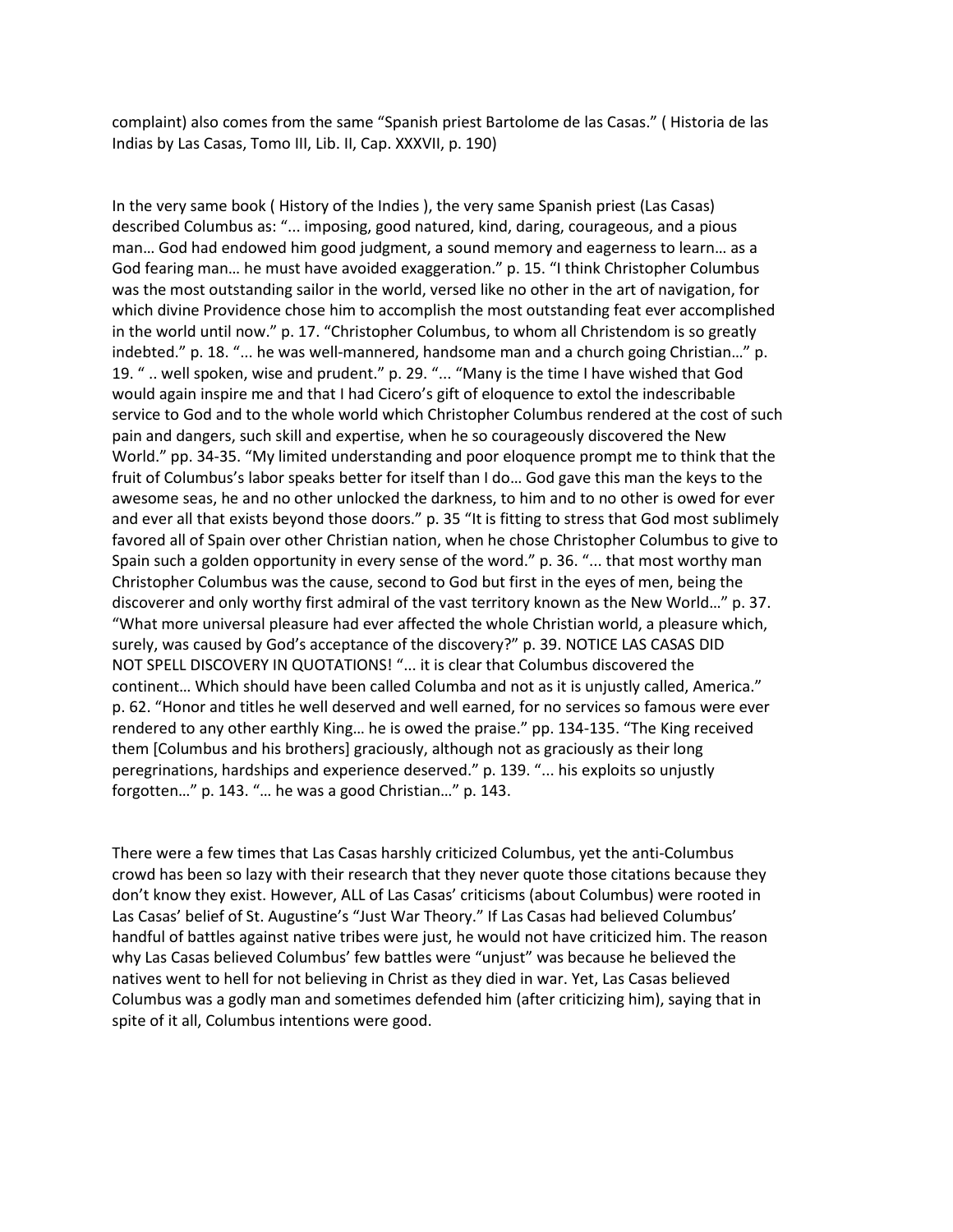## **Suggestions on how Columbus should be taught in the schools**

In my opinion, children should still be taught the traditional "Columbus sailed the ocean blue" story. As for older kids, The Life of the Admiral Christopher Columbus book by Ferdinand Columbus should be a requirement to read. Ferdinand's account is the best and most complete biography and primary source about Columbus and is still in print. Teachers HAVE to teach about Columbus in his historical context, like they do with any other historical figure. For example: They should not lead the children to believe that Columbus was an idiot for thinking he was in "India," when everyone in the Old World did.

The word DISCOVER should be explain better. This is very important because even revisionists know it, since they give the credit of discovery to someone else. Notice that the picture in the Zinn Education Project, have a picture of two kids, one of them holding a sign that says, "Columbus, we discovered you." Notice they did not spell DISCOVERED in quotations.

If an Indigenous person had taken three ships to discover new lands and peoples they knew nothing about, and in the process discovered Europe, it would be proper to honor that person. I would bet the Indigenous people would be offended if the credit of the discovery was minimized, given to someone else, or spell in quotations. To give the credit to Columbus is not to ignore the Indigenous tribes or their contributions to the world, since most of what we know about those tribes and their contributions came from Columbus himself, and other explorers. Most Indigenous tribes in America did not have a written language.

Columbus should be celebrated and honor, regardless of race. If he was Indigenous, Asian, Black, etc. I would still honor him; and that is not because of his race, but because of the content of his accomplishments.

I want to remind anyone reading this, that I myself I'm Indigenous, since Hispanics are a mixed race of Europeans, Blacks, and Indigenous. I'm Puertorican, and we are descendants of the Tainos. That is still something we are proud of. Years ago, when I heard about the alleged atrocities Columbus committed against the Tainos, I was curious, since my understanding as a kid was that Columbus was their friend, and not their enemy. My philosophy was that if the allegations against him were true, then we should not celebrate him.

I was in shock the first time I've read the Columbus' journal. I did not know that Columbus was a pious man. I was surprised to know how loyal he was to the king and queen, even though he was not a Spaniard. I became fascinated by his story and his character as a man. I also became infuriated with those who are lying about him today, because their lies are not just lies, but bold lies.

#### **Other Suggestions**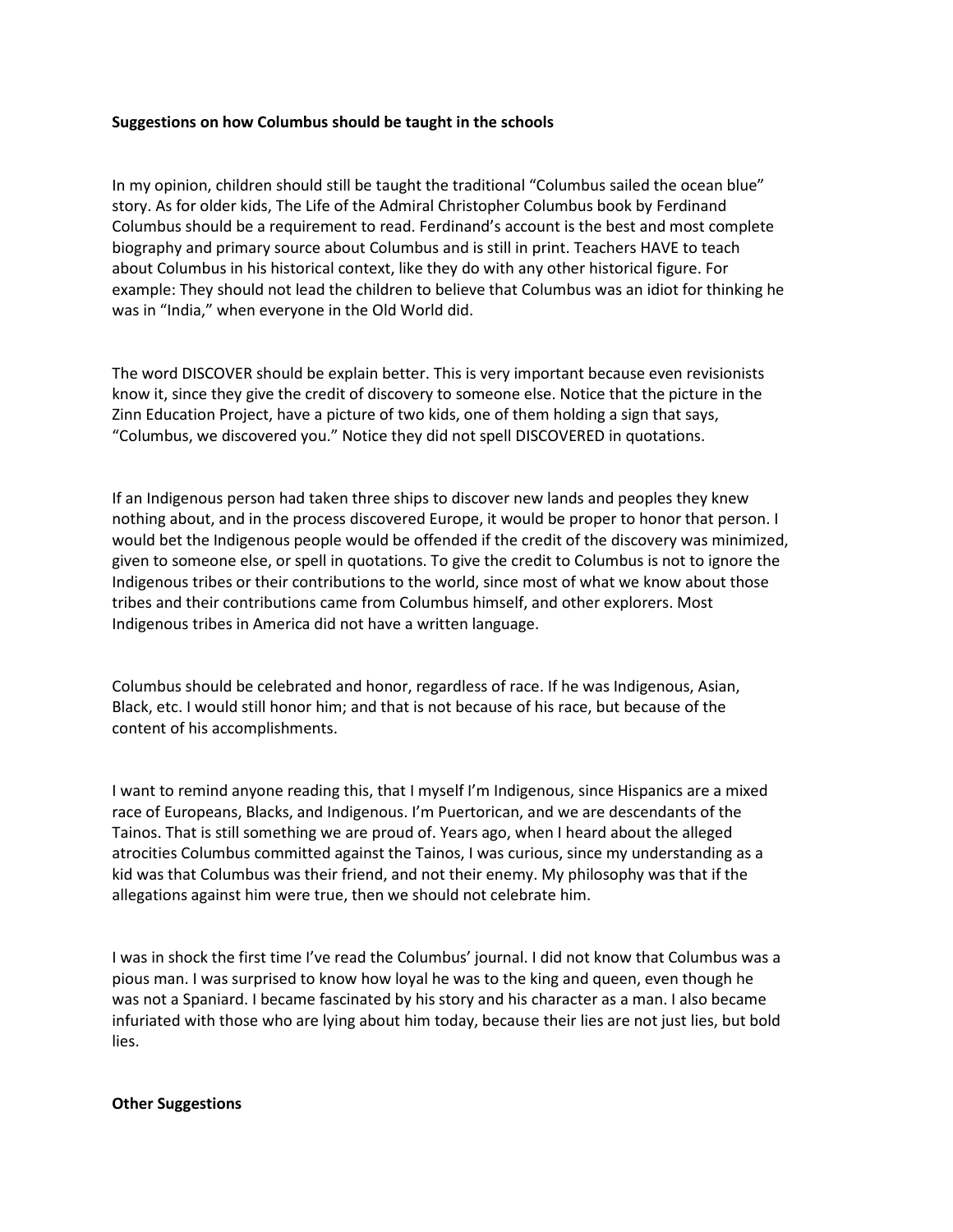The anti-Columbus propaganda has been out there for decades. What we are now seeing is the results of their restless work. Howard Zinn and his followers reached and propagandized schools, Hollywood celebrities, mainstream media people and the news. He is the source behind many tv shows, the Huffington Post, The Christian Science Monitor, etc.

Latin comedian John Leguizamo also used Zinns' book as a source for his Netflix comedy special, where he mimics Columbus as an Italian gangster. The irony is that like me, Leguizamo is of Puertorican descent, and like Mr. Gallo, he is of Italian descent as well. In addition, he was born in COLOMBIA, which is a country in South America named after COLUMBUS!

My suggestion is that we do the same things propagandists have done. The advantage we have is that the truth is on our side. We need to go to the schools and talk to the kids proving that the modern day arguments against Columbus are false. We need to talk to principals, teachers and school unions too. We should reach the mainstream media with our message, whether is radio, tv news, entertainment. Our message should go national. Our message should point out the false claims made by anti-Columbus activists and why Columbus is important to honor. We need to also discredit Howard Zinn for the good propagandist that he was.

I would suggest to reach out for celebrities (like Zinn did) who can influence the masses with the truth. I know Joe Piscopo is on our side since he had Andre DiMino (IAOVC) several times on his radio show defending Columbus Day.

Another idea (for the future) is maybe making a documentary debunking all the lies against Columbus. Right now, there is a lady director making a documentary about Columbus. I don't know where this director is going with her project. If her documentary ends being a lukewarm politically correct version of Columbus, I would suggest we make our own.

I would suggest that in every Columbus parade or Italian American festivals, they have someone at some point giving a speech to the audience that addresses and debunk the lies against Columbus, also telling people why we celebrate him.

We should send a letter to the every 50 governor in the USA, telling them that some of their states and cities are renaming Columbus Day over a hoax; the hoax that Columbus committed genocide. I could help with this letter since I already wrote a draft. After making our case, the letter should end telling them that if Columbus did not commit genocide, and if there is an actual Indigeous Peoples' Day in November (which is true), then it should not be a problem for them to acknowledge Columbus Day in their respective states, cities, and schools. Otherwise, they will publicly show the American people they don't care about facts. This letter should be make public in papers nationwide putting those politicians in the spot.

We could also have public debates. Whoever you send to the frontlines to defend Columbus honor should be knowledgeable about him and the strategists of the opposition. Notice that many revisionist talking points are not even rational. I mentioned many of them in my books. My